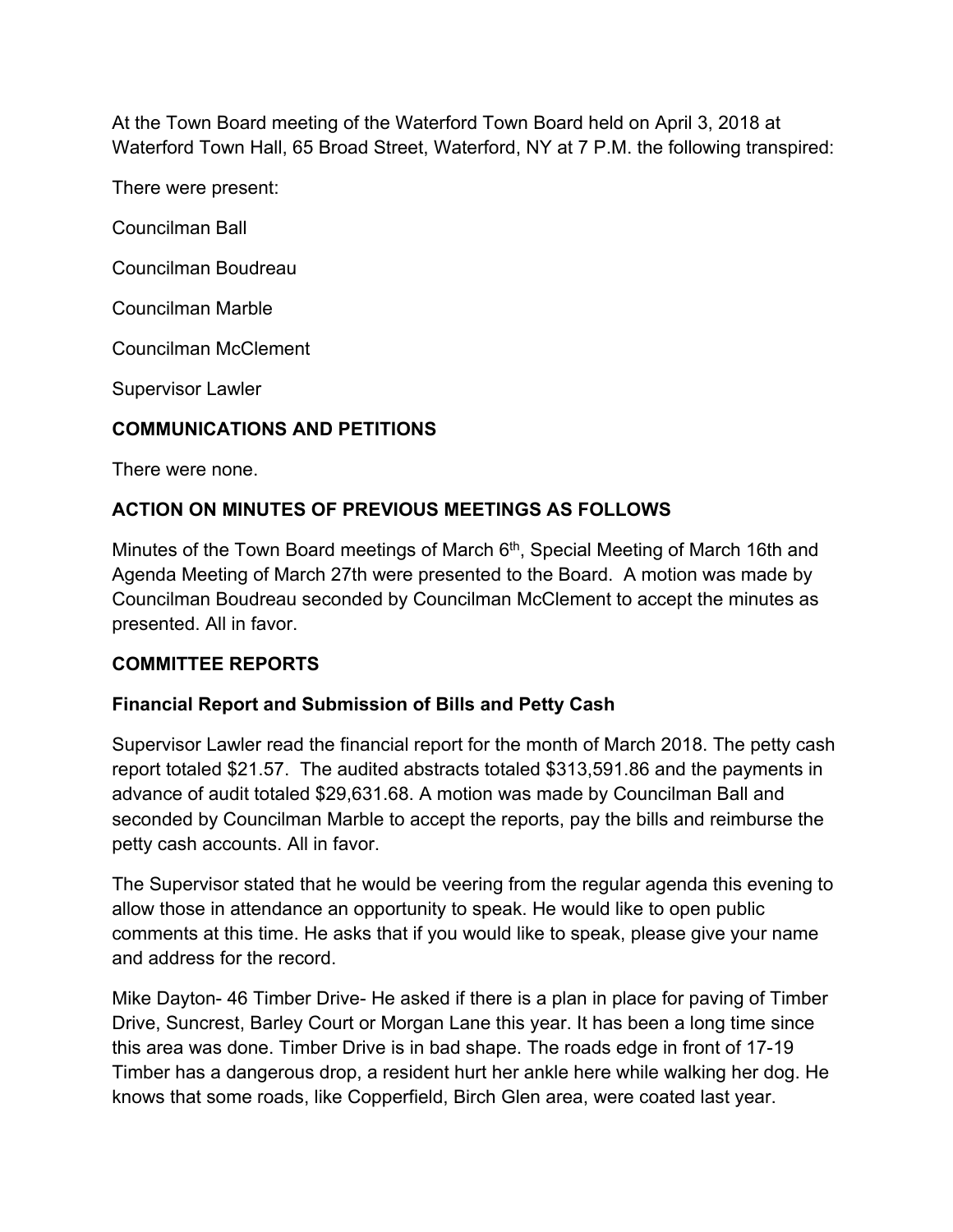Supervisor Lawler stated that Birch Glen was entirely redone about five years ago. He asked Councilman Boudreau, the Highway Department Liaison to talk about any upcoming paving.

Councilman Boudreau stated that there is nothing planned this year to pave that area, but they will take at look at these roads. The Town spaces out their paving due to expense.

Mike Dayton- Doesn't think Timber Drive has been touched since it was built in 1981.

Supervisor Lawler added that the main part of Suncrest Drive has been done, about 20 years ago.

Timber Drive resident- He feels Timber Drive is beyond just an overlay.

Supervisor Lawler stated that a few roads were milled last year. Copperfield Dr, Towpath, Pheasant Run and a part of Mallards Landing So. received a slurry coat. Roads in Dial City and Columbus Avenue were paved.

Mike Dayton- Timber Drive and Barley Ct. are older than those streets and nothing has been done.

Resident- Fully understands the budget is limited, but 24 years is a long time to not have had work done on a road. Newer roads need to be maintained, but the older roads are already broken down and have to be addressed.

Supervisor Lawler will have Jim Boudreau and Highway Superintendent Harry Martel take a look at this subdivision and develop a plan and schedule so we can put money where it is most needed most quickly. There will be some improvements this year and we will lay out a plan for the years to come.

Mike Dayton- That's all they ask, that something be done.

Supervisor Lawler spoke of the negotiations underway with businesses on Industry Drive to address that road. It's a town road close to 30 years old. Its 1200 feet in length and the traffic consists of buses and heavy equipment. There are problems with the sub base and because of the heavy use of the road, it will cost close to \$450,000 to rehab. He asks that the residents of Timber Drive give the Town some time to put a schedule together and will then reach out to Mr. Dayton.

Mike- 12 ValleyView- People are concerned about the reassessment. His home is being reassessed at a much higher rate that the current one. He had an appraisal done a few years ago and it is much lower than the assessment. He feels the assessments are unfair. He knows of a property on Broad Street that had problems selling based on current assessment, there is no way the owners would be able sell the property based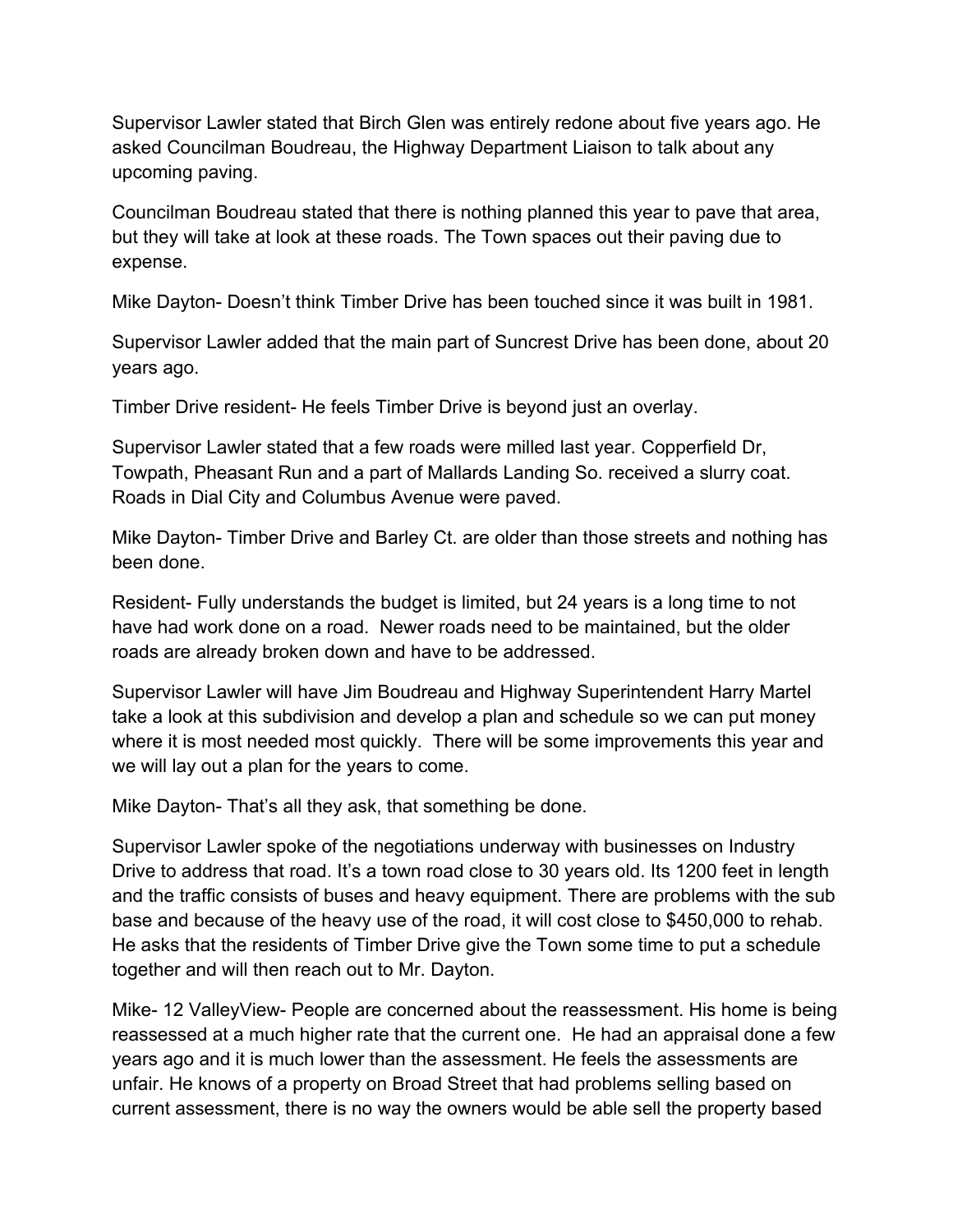on the new assessment. He does not think people will be able to get what their homes are assessed at, feels we are being over assessed.

Supervisor Lawler asked if he had looked at the homes that GAR used for comparables. They looked at the last two years of sales, based on your home type and square footage. This is all online for you to look through.

Mike- He did not, but will take a look at those.

The Supervisor resumed the regular agenda.

## **Committee on Seniors, Highways, Wastewater Treatment, Water Authority, and Cemetery.**

Councilman Jim Boudreau gave the Highway Department report for the month of March 2018. The Highway crew has been repairing plow damage along Town roads and cutting back low hanging branches on Town roads. The Trash Drop Off Program begins April 7, 2018 from 8am to 1pm, check the town website for more information. Electronic Recycling will be held on April 14<sup>th</sup> call the Town Garage or check the website for more information. Please remember not to put your garbage cans and recycling can in the road, but put them at the end of your driveway. Unacceptable items placed in the trash container will delay pickup until they are removed. If you need a new recycle bin or trash container please contact the Highway Garage at 518 235-3413. The Councilman then read the Senior Center report as submitted by Director Mike Mahoney. Their St. Patrick's Day luncheon catered by the Angry Penguin was held on March 13th, 47 seniors attended. Members of the Town and Village Board helped to serve the meals. 10 seniors got their meal to go. They wish to thank the Angry Penguin for a delicious meal. The Senior Bocci League will soon be starting up, please call 518-235-8500 if you are interested in playing. Beginning this week chair yoga is being changed from Wednesday afternoon to Thursday mornings 10-11am. New members are always welcome call 518-235-8500 for more information. On April 17<sup>th</sup> a representative from Senator Marchione's Office will be at the center to do a presentation on how to avoid scams. He then reported on the Wastewater Treatment Plant for the month of March as reported by Craig Falcone, Plant Operator. They performed normal maintenance, continued new employee in-house training, installed new safety signs, continued maintenance of outside grounds, equipment and vehicles. Councilman Boudreau read the Water Commissioners report. Consumption for the month totaled 27,400,000 gallons. The Water Department completed 38 service calls and continued equipment maintenance and weekly safety meetings. They are still in the process of a multiyear change over from manual read meters to remote read. To date staff have installed 431 remote systems out of approximately 3,000 service connections. As a reminder, help keep hydrants clear of snow.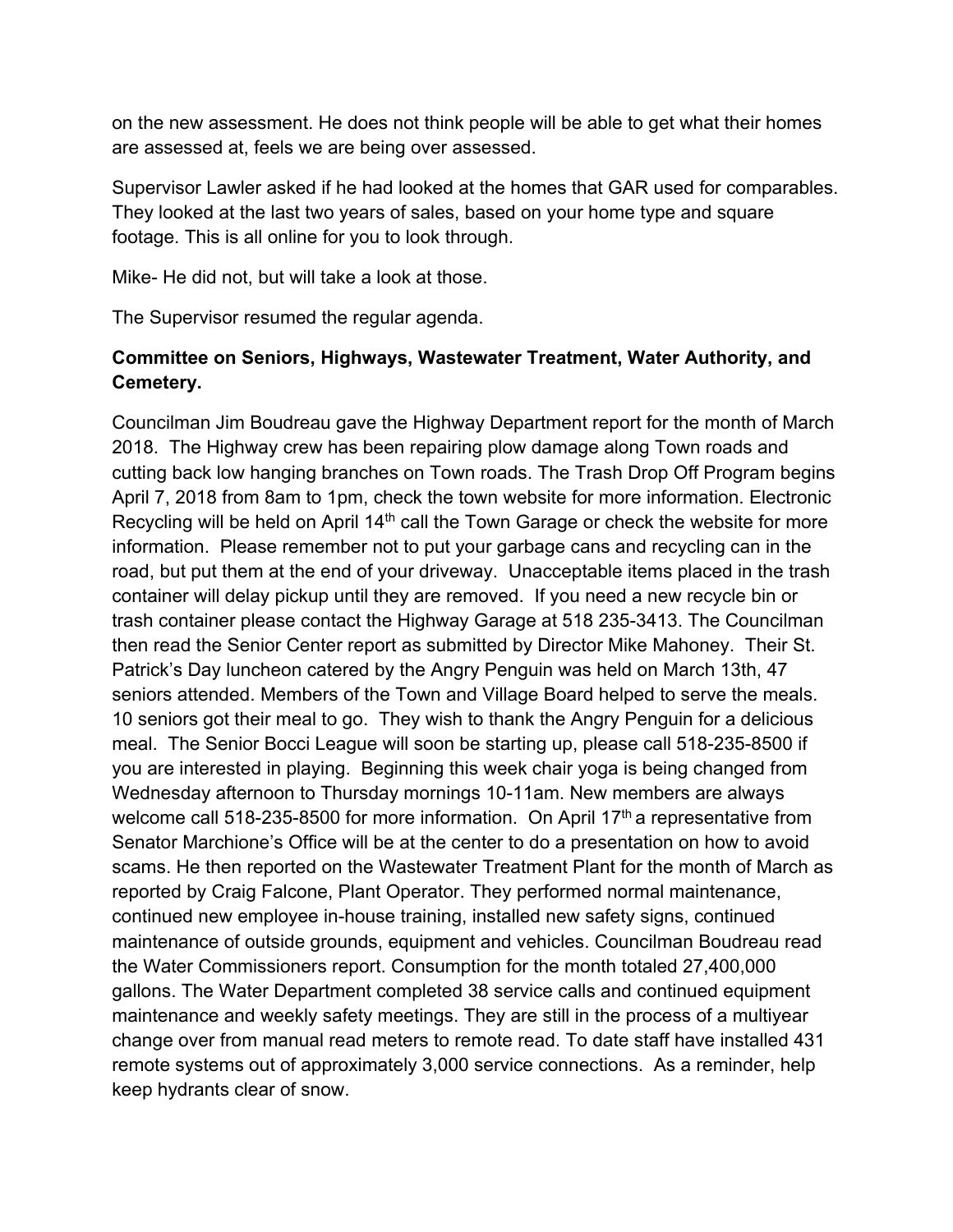### **Committee on Public Safety, Emergency Services**

Councilman Dave Ball read a report from John Fairclough, the Village Fire Dept Liasion. The architectural renderings of the new village firehouse are close to 30% complete. There are 56 active members. They purchased 10 new air packs. They will be swearing in three new chiefs next week: Jeff O'Connor, Nick Cook, and Brian McMahon. Northside Fire Department will be holding a CPR recertification and AED certification; it is open to any fire department.

Councilman Ball went on to read the police activity report and arrest report for the month of March 2018. In order for the Police Department to be in compliance with the 2018 Governor's Traffic Safety Committee Police Traffic Safety Grant, the public needs to be informed of the upcoming traffic safety initiatives that the police will be participating in along with other departments: The Waterford Police Department will be participating in the "U Drive, U Text, U Pay" April 12-16<sup>th</sup> 2018- National Highway Traffic Safety Administration promoted distracted driving enforcement wave. Every Year the Governors Traffic Safety Committee supports and promotes Operation Safe Stop. Passing a stopped school bus is dangerous and puts our children at high risk when they get on or off the school bus. Thursday April 26, 2018 is OPERATION SAFE STOP DAY, and the Waterford Police Department will be participating in the one day enforcement. The Waterford Police Department will be participating in the "No Empty Chair" Safe Teen Driver Enforcement Initiative during the week of April 23-27 2018. Officers will be focusing on different traffic safety initiatives throughout the week, to include; Speeding in School Zones, Seatbelts and Child Restraints, Cell Phone Use and Texting and Underage Drinking and Impaired Driving. The Waterford Police Department will be participating in the upcoming Click It Or Ticket, Buckle Up New York, Seat Belt Mobilization Enforcement Dates- May 21-June 3, 2018.

Councilman Ball asks every resident to make every effort to comply to help keep our residents and community safe.

### **Committee on Veterans, Grants and Funding, Buildings, and Special Projects**

Councilman McClement spoke of NYS Yellow Ribbon Day which is May 9<sup>th</sup>. There is a ceremony on May 10<sup>th</sup> at 11am at Halfmoon Town Hall. Keynote speaker will be LTC(Ret) Paul A. Fanning, NYS Army National Guard. The Saratoga County Clerks Office started a donation drive to benefit NYS 2 Blue Star Mothers of America, Inc.. The Town Clerks Office is also participating. Donations collected will be used to send Freedom Boxes to our deployed military.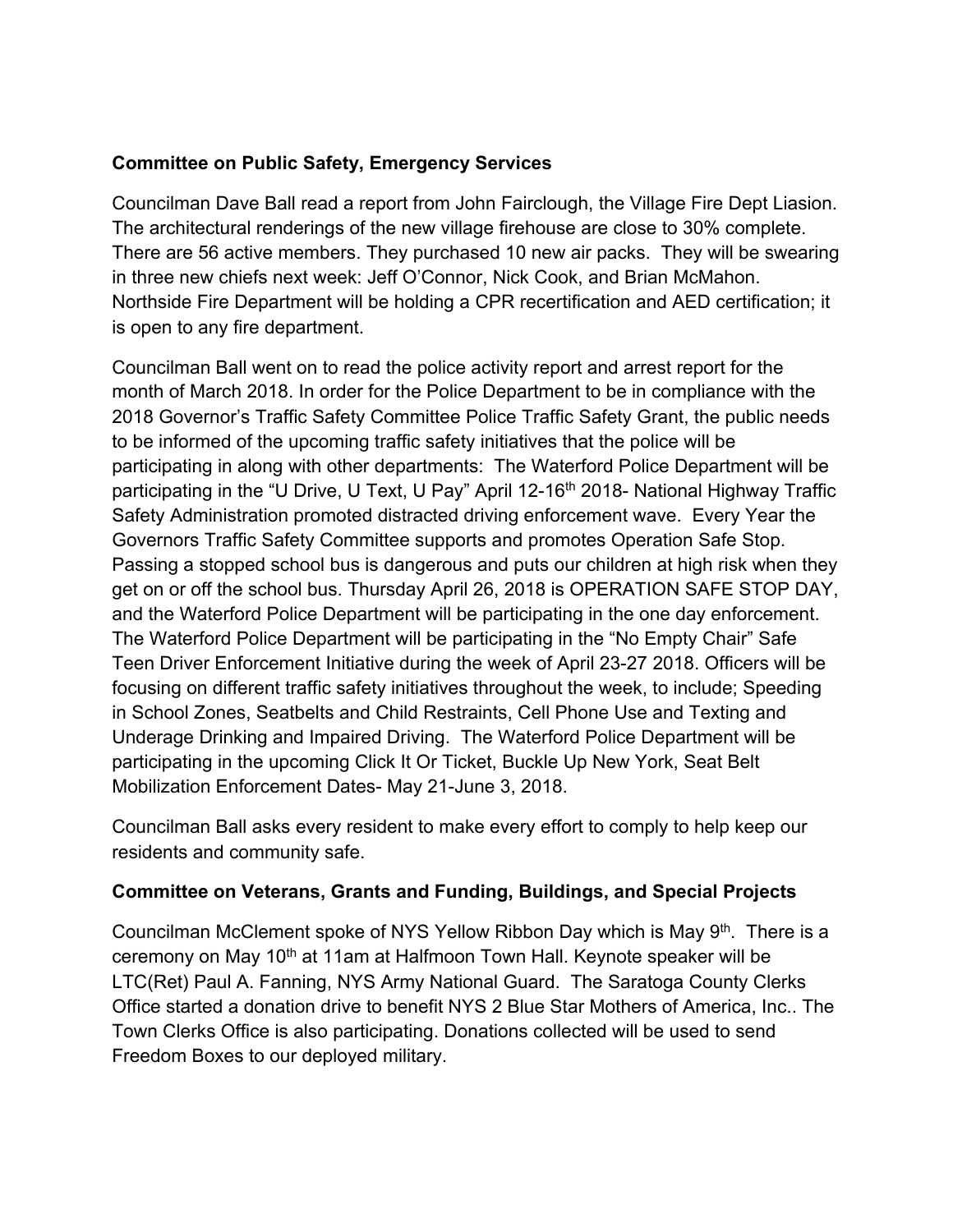Councilman McClement announced that the Saratoga County Deceased Veteran Ceremony in June will honor a Veteran from Waterford. Malta nominated Sgt. Donald Cramer who served in WWII and was killed in action. The ceremony will be held on June 19, 2018 at 2:30PM at 40 McMaster St, Ballston Spa.

# **Committee on Youth, Playgrounds, Pool, Festivals, Liaison to Village, Museum, Library and WHCS**

Memorial Day Parade Wed May 23<sup>rd</sup> at 7PM, ceremony at Soldiers and Sailors Park to follow. Anyone interested please contact the Supervisors Office

We are accepting applications for Pool Director, Lifeguards, PT Parks and Recreation Director, Assistant Park Director and Park Counselors. The park and pool open full time the end of June. Applications can be picked up it the Supervisor's Office.

### **Museum:**

Canal Sketches Art Show presented by Dana Hatchett will come to an end on April 13<sup>th</sup>.

Docent training Saturday April 14<sup>th</sup> 10-11 am at the museum.

Canal Clean Sweep April 21st 10am-1pm. We will once again be working with New York Parks and Trails for this earth day effort to keep our historic canal looking great. Join us at the old Champlain Canal Lock 4 by the museum. Be sure to dress for the event as we will be getting dirty.

Pancake Breakfast April 29<sup>th</sup> 8 am- noon at the Waterford Senior/ Community Center. All you can eat buffet is a great way to support the museum. Adults \$6 children \$4.

May  $4<sup>th</sup>$  7-9 pm is opening weekend. The exhibit will be on Waterford and the surrounding water routes and roads as it was impacted by military efforts. Friday is free

Canalways -Monday May 14<sup>th</sup>-Friday May 18<sup>th</sup> 9:30-am -1:30 pm. Great program set up this year but are still in need of volunteers. Please contact the museum if you are interested in helping out.

## **Library:**

The director of the Library would like me to mention that they are shocked and saddened by the death of their long standing trustee and board president Mike Marchese, who was instrumental in the many improvements to the physical plan of the library, as well as the enhancements to library services over the years. Mike was recognized with a SALS Trustee of the Year Award in 2009 and served as an advocate for the library throughout the community.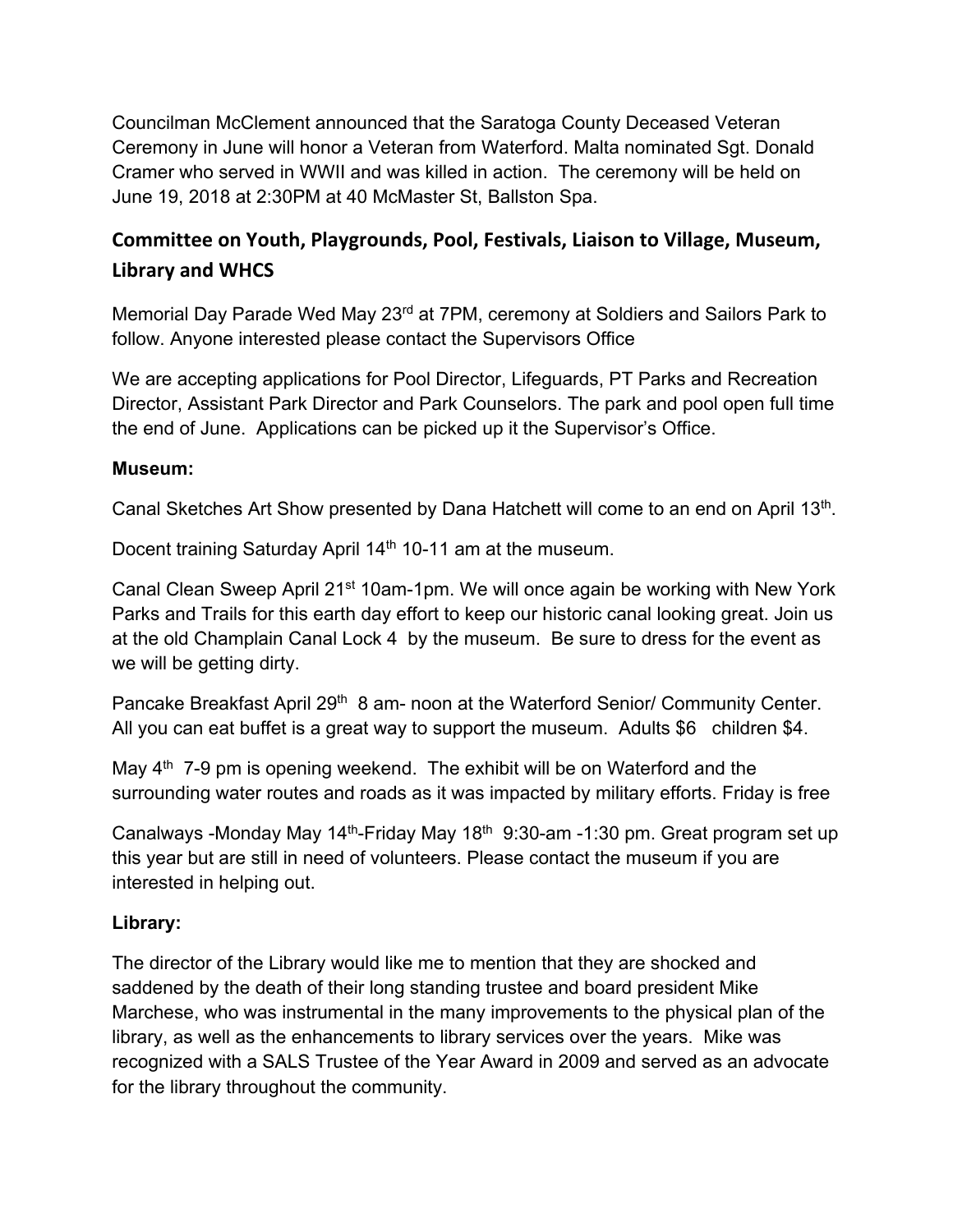The friends of the library will be hosting a gardening workshop on Saturday April 28<sup>th</sup> at the Senior/Community Center from 10-12 admission is free.

Thank you to the Waterford Wesleyan church for providing the easter egg hunt at Lock 2 Park on Saturday. It was a very nice event they provided for the community.

## **Supervisor's Report**

Supervisor Lawler stated that the Month of March was difficult for us here in Waterford with the sudden passing of two individuals who served the community. On March 10<sup>th</sup> Greg Knorr passed away. Greg was a lifetime Village resident and active in this community. We miss him and the great job he did serving with the fire department and as Town Building Inspector. Michael Marchese passed away on March 24<sup>th</sup>. He was a tremendous volunteer, he served with Meals on Wheels every day, he was on the Library Board and was Town Historian. Waterford was a better place with them, in their absence, we are a lesser place. On behalf of the Board and the community we express our deepest condolences to their families. We would like to publically remember and honor them posthumously; they will both be sorely missed. They did so much for this Town.

### **General Orders**

## **RESOLUTION # 37**

BOND RESOLUTION OF THE TOWN BOARD OF THE TOWN OF WATERFORD, SARATOGA COUNTY, NEW YORK (THE "TOWN"), AUTHORIZING THE ISSUANCE OF UP TO \$35,000 IN SERIAL BONDS OF THE TOWN TO FINANCE THE COST OF THE ACQUISITION OF A PICK-UP TRUCK

WHEREAS, the Town Board of the Town of Waterford (the "Town Board") is considering the acquisition of one pick-up truck for use by the Town's Highway Department (the "Project"); and

WHEREAS, the Town Board now wishes to appropriate funds for the Project and to authorize the issuance of the Town's serial bonds or bond anticipation notes to finance said appropriation.

THE TOWN BOARD OF THE TOWN OF WATERFORD, SARATOGA COUNTY, NEW YORK (the "Town") HEREBY RESOLVES (by the affirmative vote of not less than twothirds of all the members of such body), AS FOLLOWS:

SECTION 1. The Town is hereby authorized to issue \$35,000 principal amount of serial bonds (including, without limitation, statutory installment bonds) pursuant to the provisions of the Local Finance Law, constituting Chapter 33-a of the Consolidated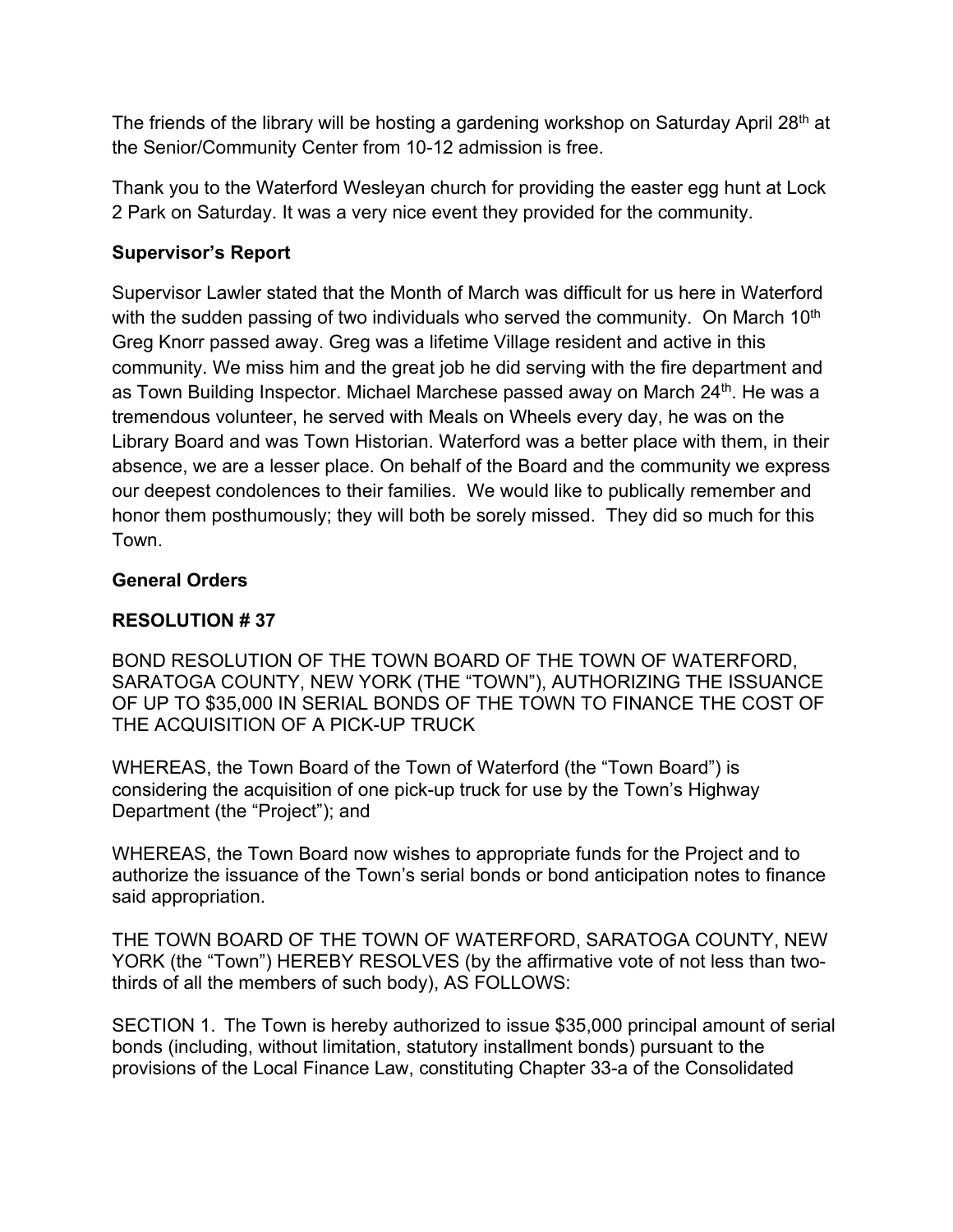Laws of the State of New York (the "Law") to finance the estimated cost of a pick-up truck for use by the Town's Highway Department.

SECTION 2. It is hereby determined that the maximum estimated cost of the aforementioned specific object or purpose is \$35,000, said amount is hereby appropriated therefore and the plan for the financing thereof shall consist of (i) the issuance of the \$35,000 in serial bonds of the Town authorized to be issued pursuant to Section 1 of this resolution, or bond anticipation notes issued in anticipation of such serial bonds, and (ii) the levy and collection of taxes on all the taxable real property in the Town to pay the principal of said bonds and the interest thereon as the same shall become due and payable.

SECTION 3. It is hereby determined that the period of probable usefulness of the aforementioned specific objects or purposes is five (5) years, pursuant to subdivisions 28. and 89. of paragraph a. of Section 11.00 of the Law.

SECTION 4. The final maturity of the bonds herein authorized to be issued shall not be in excess of five (5) years measured from the date of issuance of the first serial bond or bond anticipation note issued pursuant to this resolution.

SECTION 5. The temporary use of available funds of the Town, not immediately required for the purpose or purposes for which the same were borrowed, raised or otherwise created, is hereby authorized pursuant to Section 165.10 of the Law, for the capital purposes described in Section 1 of this resolution. The Town shall reimburse such expenditures with the proceeds of the bonds or bond anticipation notes authorized by Section 1 of this resolution. This resolution shall constitute a declaration of official intent to reimburse the expenditures authorized by Section 1 hereof with the proceeds of the bonds and bond anticipation notes authorized herein, as required by United States Treasury Regulations Section 1.150-2.

SECTION 6. Each of the serial bonds authorized by this resolution and any bond anticipation notes issued in anticipation of said bonds shall contain the recital of validity prescribed by Section 52.00 of the Law and said serial bonds and any bond anticipation notes issued in anticipation of said bonds shall be general obligations of the Town, payable as to both principal and interest by a general tax upon all the real property within the Town without legal or constitutional limitation as to rate or amount. The faith and credit of the Town are hereby irrevocably pledged to the punctual payment of the principal and interest on said serial bonds and bond anticipation notes and provisions shall be made annually in the budget of the Town by appropriation for (a) the amortization and redemption of the bonds and bond anticipation notes to mature in such year and (b) the payment of interest to be due and payable in such year.

SECTION 7. Subject to the provisions of this resolution and of the Law, pursuant to the provisions of Section 30.00 relative to the authorization of the issuance of bond anticipation notes or the renewals of said obligations and of Section 21.00, Section 50.00, Section 54.90, Sections 56.00 through 60.00 and Sections 62.10 and 63.00 of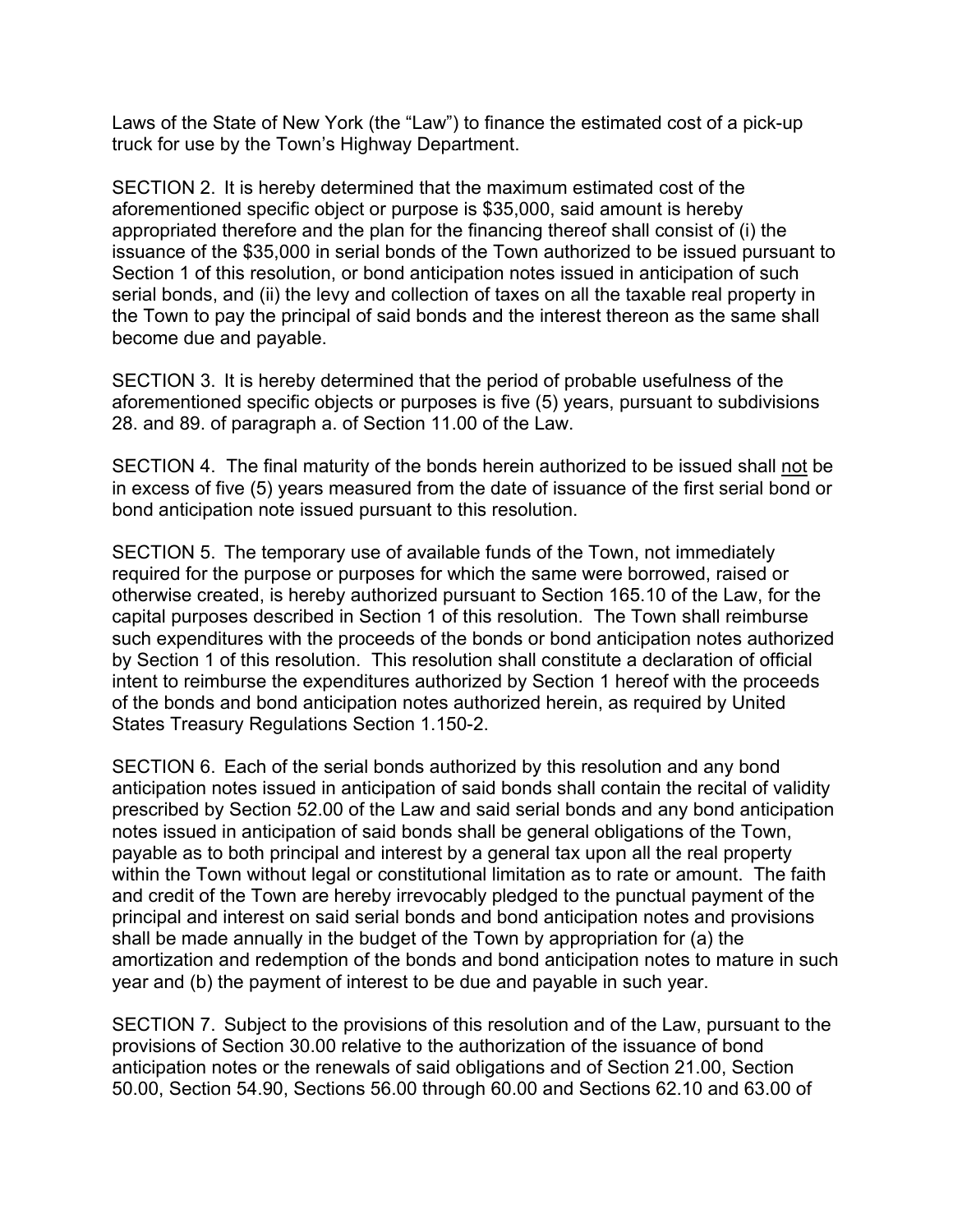the Law, the powers and duties of the Town Board relative to authorizing serial bonds and bond anticipation notes and prescribing terms, form and contents as to the sale and issuance of bonds herein authorized, including without limitation the determination of whether to issue bonds having substantially level or declining debt service and all matters relating thereto, and of any bond anticipation notes issued in anticipation of said bonds, and the renewals of said bond anticipation notes, are hereby delegated to the Town Supervisor of the Town, the chief fiscal officer of the Town (the "Town Supervisor"). Further, pursuant to subdivision b. of Section 11.00 of the Law, in the event that bonds to be issued for the object or purpose authorized by this resolution are combined for sale, pursuant to subdivision c. of Section 57.00 of the Law, with bonds to be issued for one or more objects or purposes authorized by other resolutions of the Town, then the power of the Town Board to determine the "weighted average period of probable usefulness" (within the meaning of subdivision a. of Section 11.00 of the Law) for such combined objects or purposes is hereby delegated to the Town Supervisor, as the chief fiscal officer of the Town.

SECTION 8. The Town Supervisor of the Town is hereby further authorized to take such actions and execute such documents as may be necessary to ensure the continued status of the interest on the bonds authorized by this resolution and any notes issued in anticipation thereof, as excludable from gross income for federal income tax purposes pursuant to Section 103 of the Internal Revenue Code of 1986, as amended (the "Code") and to designate the bonds authorized by this resolution and any notes issued in anticipating thereof, if applicable, as "qualified tax-exempt obligations" in accordance with Section 265(b)(3)(B)(i) of the Code.

SECTION 9. The intent of this resolution is to give the Town Supervisor sufficient authority to execute those applications, agreements and instruments, or to do any similar acts necessary to affect the issuance of the aforesaid serial bonds or bond anticipation notes without resorting to further action of this Town Board.

SECTION 10. The Town Board hereby determines that the Project constitutes a "Type II" action within the meaning of the State Environmental Quality Review Act and the regulations of the New York State Department of Environmental Conservation thereunder (collectively, "SEQRA") and that no further action under SEQRA with respect to the Project need be taken by the Town Board as a condition precedent to the adoption of this resolution.

SECTION 11. The validity of the bonds authorized by this resolution and of any bond anticipation notes issued in anticipation of said bonds may be contested only if:

(a) such obligations are authorized for an object or purpose for which the Town is not authorized to expend money; or

(b) the provisions of law which should be complied with at the date of the publication of such resolution are not substantially complied with,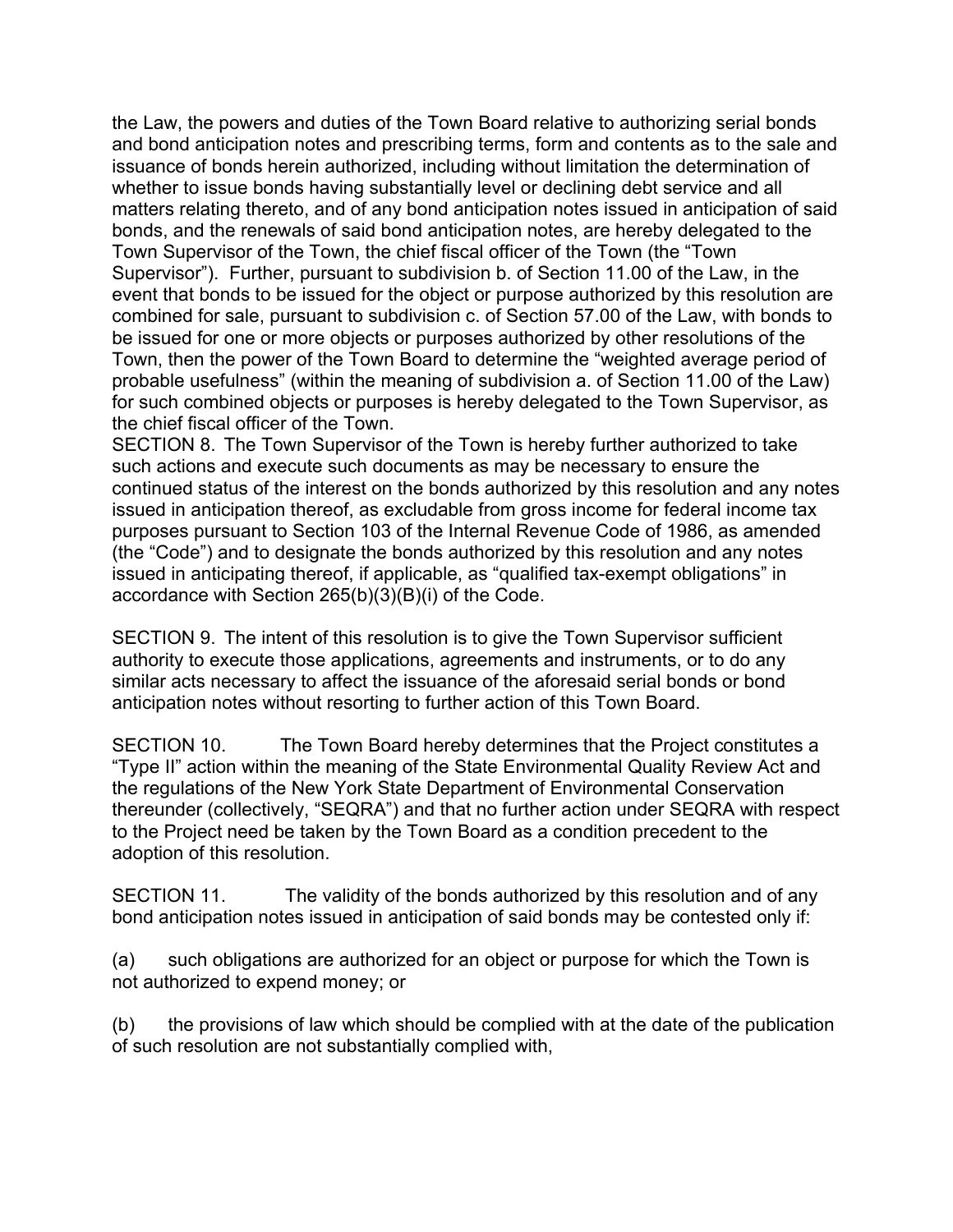and an action, suit or proceeding contesting such validity is commenced within twenty (20) days after the date of such publication; or

(c) such obligations are authorized in violation of the provisions of the Constitution.

SECTION 12. The Town Clerk is hereby authorized and directed to cause a copy of this resolution, or a summary thereof, to be published, together with a notice attached in substantially the form as prescribed in Section 81.00 of the Law, in the official newspaper(s) of the Town for such purpose.

SECTION 13. This resolution shall take effect immediately

The following vote was taken and recorded in the public or open session of said meeting:

Offered by Councilman Boudreau Seconded by Councilman Marble Councilman Ball yes Councilman Boudreau yes Councilman Marble yes Councilman McClement yes Supervisor Lawler yes

### **RESOLUTION # 38**

BOND RESOLUTION OF THE TOWN BOARD OF THE TOWN OF WATERFORD, SARATOGA COUNTY, NEW YORK (THE "TOWN"), AUTHORIZING THE ISSUANCE OF UP TO \$37,500 IN SERIAL BONDS OF THE TOWN TO FINANCE A PORTION OF THE COST OF THE ACQUISITION OF ONE 28-PASSENGER BUS

WHEREAS, the Town Board of the Town of Waterford (the "Town Board") is considering the acquisition of one 28-passenger bus for use by the Town to transport senior citizens (the "Project"); and

WHEREAS, the Town Board now wishes to appropriate funds for the Project and to authorize the issuance of the Town's serial bonds or bond anticipation notes to finance said appropriation.

THE TOWN BOARD OF THE TOWN OF WATERFORD, SARATOGA COUNTY, NEW YORK (the "Town") HEREBY RESOLVES (by the affirmative vote of not less than twothirds of all the members of such body), AS FOLLOWS:

SECTION 1. The Town is hereby authorized to issue \$37,500 principal amount of serial bonds (including, without limitation, statutory installment bonds) pursuant to the provisions of the Local Finance Law, constituting Chapter 33-a of the Consolidated Laws of the State of New York (the "Law") to finance a portion of the estimated cost of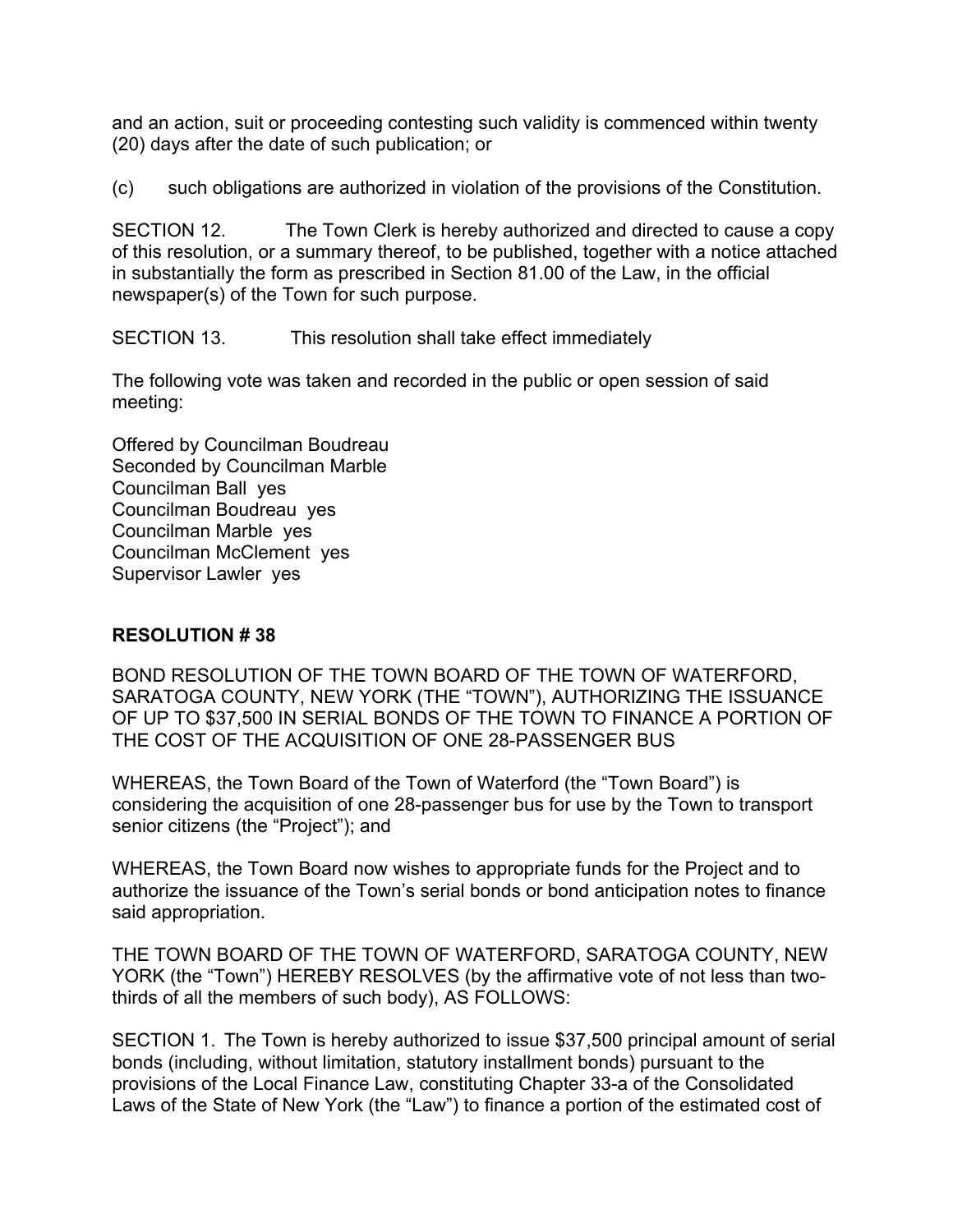the acquisition of one 28-passenger bus for use by the Town to transport senior citizens.

SECTION 2. It is hereby determined that the maximum estimated cost of the aforementioned specific object or purpose is \$62,500, said amount is hereby appropriated therefore and the plan for the financing thereof shall consist of (i) the issuance of the \$37,500 in serial bonds of the Town authorized to be issued pursuant to Section 1 of this resolution, or bond anticipation notes issued in anticipation of such serial bonds; (ii) the application of \$25,000 in additional funds to be received from the County of Saratoga to pay a portion of the cost of the Project, and (iii) the levy and collection of taxes on all the taxable real property in the Town to pay the principal of said bonds and the interest thereon as the same shall become due and payable.

SECTION 3. It is hereby determined that the period of probable usefulness of the aforementioned specific objects or purposes is five (5) years, pursuant to subdivision 29. of Section 11.00 of the Law.

SECTION 4. The final maturity of the bonds herein authorized to be issued shall not be in excess of five (5) years measured from the date of issuance of the first serial bond or bond anticipation note issued pursuant to this resolution.

SECTION 5. The temporary use of available funds of the Town, not immediately required for the purpose or purposes for which the same were borrowed, raised or otherwise created, is hereby authorized pursuant to Section 165.10 of the Law, for the capital purposes described in Section 1 of this resolution. The Town shall reimburse such expenditures with the proceeds of the bonds or bond anticipation notes authorized by Section 1 of this resolution. This resolution shall constitute a declaration of official intent to reimburse the expenditures authorized by Section 1 hereof with the proceeds of the bonds and bond anticipation notes authorized herein, as required by United States Treasury Regulations Section 1.150-2.

SECTION 6. Each of the serial bonds authorized by this resolution and any bond anticipation notes issued in anticipation of said bonds shall contain the recital of validity prescribed by Section 52.00 of the Law and said serial bonds and any bond anticipation notes issued in anticipation of said bonds shall be general obligations of the Town, payable as to both principal and interest by a general tax upon all the real property within the Town without legal or constitutional limitation as to rate or amount. The faith and credit of the Town are hereby irrevocably pledged to the punctual payment of the principal and interest on said serial bonds and bond anticipation notes and provisions shall be made annually in the budget of the Town by appropriation for (a) the amortization and redemption of the bonds and bond anticipation notes to mature in such year and (b) the payment of interest to be due and payable in such year.

SECTION 7. Subject to the provisions of this resolution and of the Law, pursuant to the provisions of Section 30.00 relative to the authorization of the issuance of bond anticipation notes or the renewals of said obligations and of Section 21.00, Section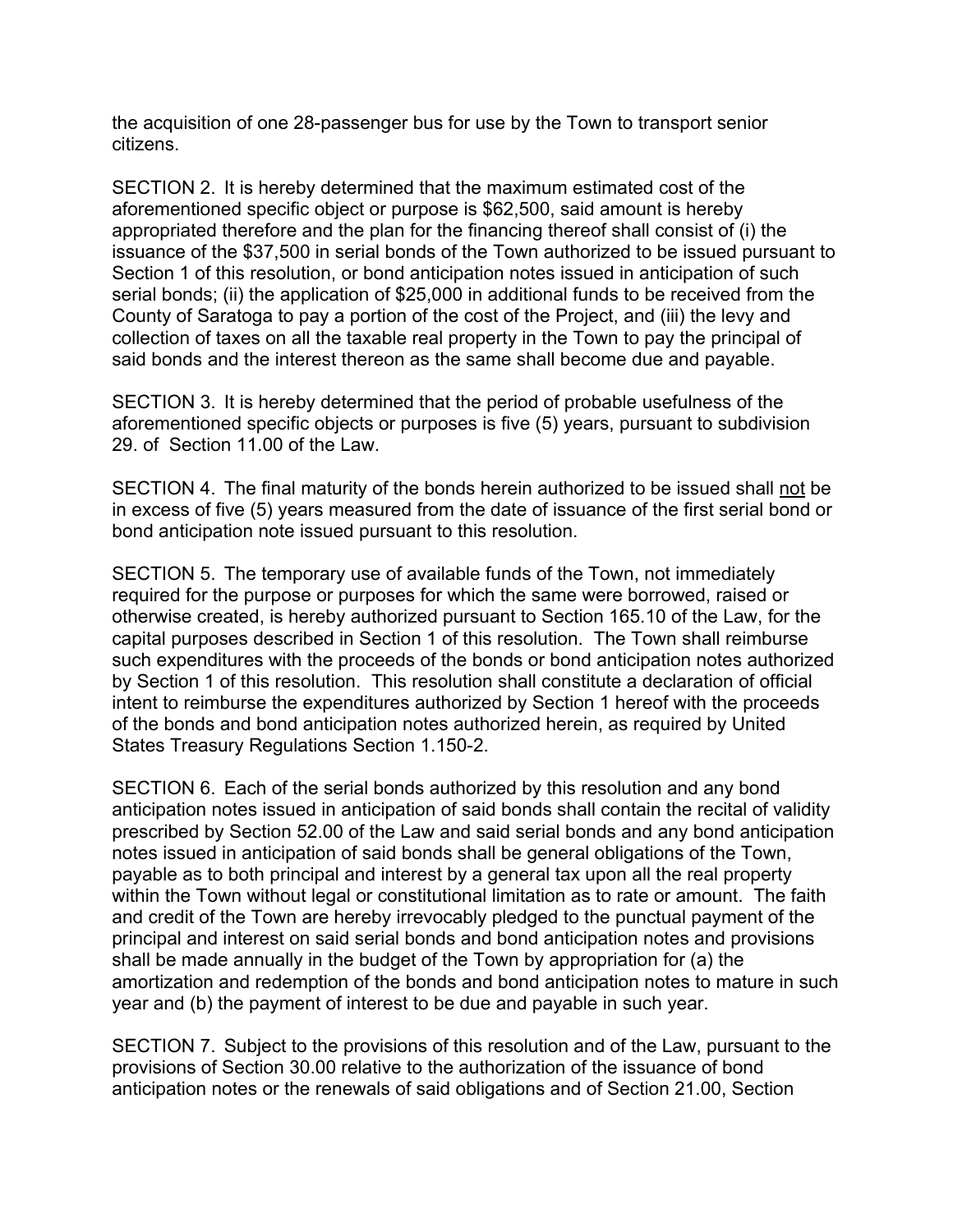50.00, Section 54.90, Sections 56.00 through 60.00 and Sections 62.10 and 63.00 of the Law, the powers and duties of the Town Board relative to authorizing serial bonds and bond anticipation notes and prescribing terms, form and contents as to the sale and issuance of bonds herein authorized, including without limitation the determination of whether to issue bonds having substantially level or declining debt service and all matters relating thereto, and of any bond anticipation notes issued in anticipation of said bonds, and the renewals of said bond anticipation notes, are hereby delegated to the Town Supervisor of the Town, the chief fiscal officer of the Town (the "Town Supervisor"). Further, pursuant to subdivision b. of Section 11.00 of the Law, in the event that bonds to be issued for the object or purpose authorized by this resolution are combined for sale, pursuant to subdivision c. of Section 57.00 of the Law, with bonds to be issued for one or more objects or purposes authorized by other resolutions of the Town, then the power of the Town Board to determine the "weighted average period of probable usefulness" (within the meaning of subdivision a. of Section 11.00 of the Law) for such combined objects or purposes is hereby delegated to the Town Supervisor, as the chief fiscal officer of the Town.

SECTION 8. The Town Supervisor of the Town is hereby further authorized to take such actions and execute such documents as may be necessary to ensure the continued status of the interest on the bonds authorized by this resolution and any notes issued in anticipation thereof, as excludable from gross income for federal income tax purposes pursuant to Section 103 of the Internal Revenue Code of 1986, as amended (the "Code") and to designate the bonds authorized by this resolution and any notes issued in anticipating thereof, if applicable, as "qualified tax-exempt obligations" in accordance with Section 265(b)(3)(B)(i) of the Code.

SECTION 9. The intent of this resolution is to give the Town Supervisor sufficient authority to execute those applications, agreements and instruments, or to do any similar acts necessary to affect the issuance of the aforesaid serial bonds or bond anticipation notes without resorting to further action of this Town Board.

SECTION 10. The Town Board hereby determines that the Project constitutes a "Type II" action within the meaning of the State Environmental Quality Review Act and the regulations of the New York State Department of Environmental Conservation thereunder (collectively, "SEQRA") and that no further action under SEQRA with respect to the Project need be taken by the Town Board as a condition precedent to the adoption of this resolution.

SECTION 11. The validity of the bonds authorized by this resolution and of any bond anticipation notes issued in anticipation of said bonds may be contested only if:

(a) such obligations are authorized for an object or purpose for which the Town is not authorized to expend money; or

(b) the provisions of law which should be complied with at the date of the publication of such resolution are not substantially complied with,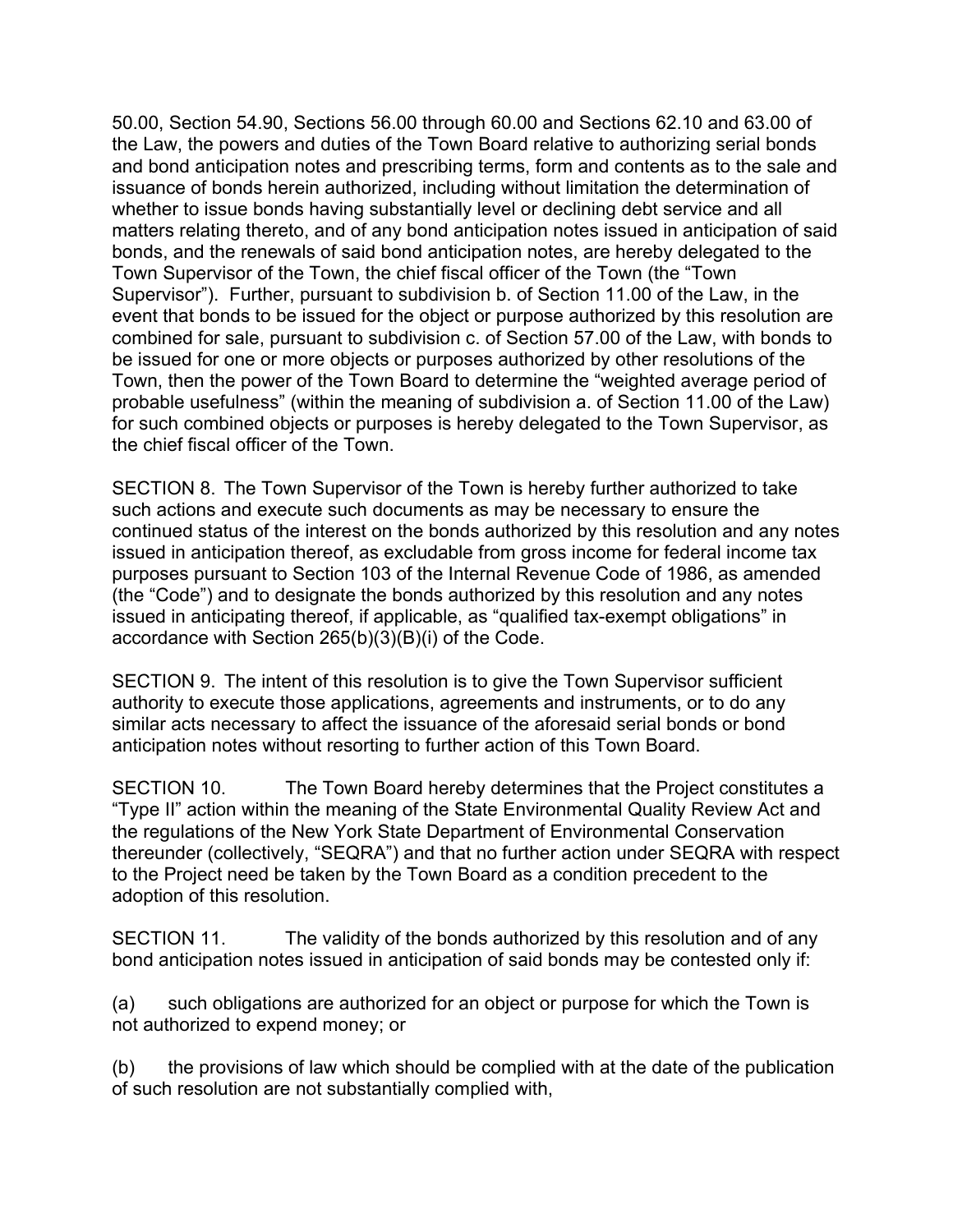and an action, suit or proceeding contesting such validity is commenced within twenty (20) days after the date of such publication; or

(c) such obligations are authorized in violation of the provisions of the Constitution.

SECTION 12. The Town Clerk is hereby authorized and directed to cause a copy of this resolution, or a summary thereof, to be published, together with a notice attached in substantially the form as prescribed in Section 81.00 of the Law, in the official newspaper(s) of the Town for such purpose.

SECTION 13. This resolution shall take effect immediately

The following vote was taken and recorded in the public or open session of said meeting:

Offered by Councilman Boudreau Seconded by Councilman McClement Councilman Ball yes Councilman Boudreau yes Councilman Marble yes Councilman McClement yes Supervisor Lawler yes

### **RESOLUTION # 39**

**WHEREAS**, on February 27, 2018 the Town Board of the Town of Waterford adopted Local Law No. 2 entitled "Board of Assessment Review Meetings Local Law of the Town of Waterford" which established an alternative dated for any person who pays property taxes in the Town to grieve an assessment in accordance with section 512 of the Real Property Tax Law of New York State; and

**WHEREAS**, due to a clerical error upon filing said local law with the New York Secretary of State's office, the Town Board desires to amend Local Law No. 2 of 2018 to clarify that pursuant to subsection 1-a of section 512 of the Real Property Tax Law, the Town Board shall establish an alternate date for property tax paying persons to grieve their assessment before the Board of Assessment Review, which alternative date shall be on the Thursday following the fourth Tuesday in May; as set forth in proposed Local Law No. 3 of 2018; and

 **NOW THEREFORE, BE IT RESOLVED** that the Town Board hereby calls for a public hearing to be duly noticed and held on April 24, 2018 at 7:00 PM at the Town Hall, Second Floor, 65 Broad Street, Waterford, New York, at which time the public may comment on said proposed Local Law No. 3 of 2018.

Offered by Councilman Marble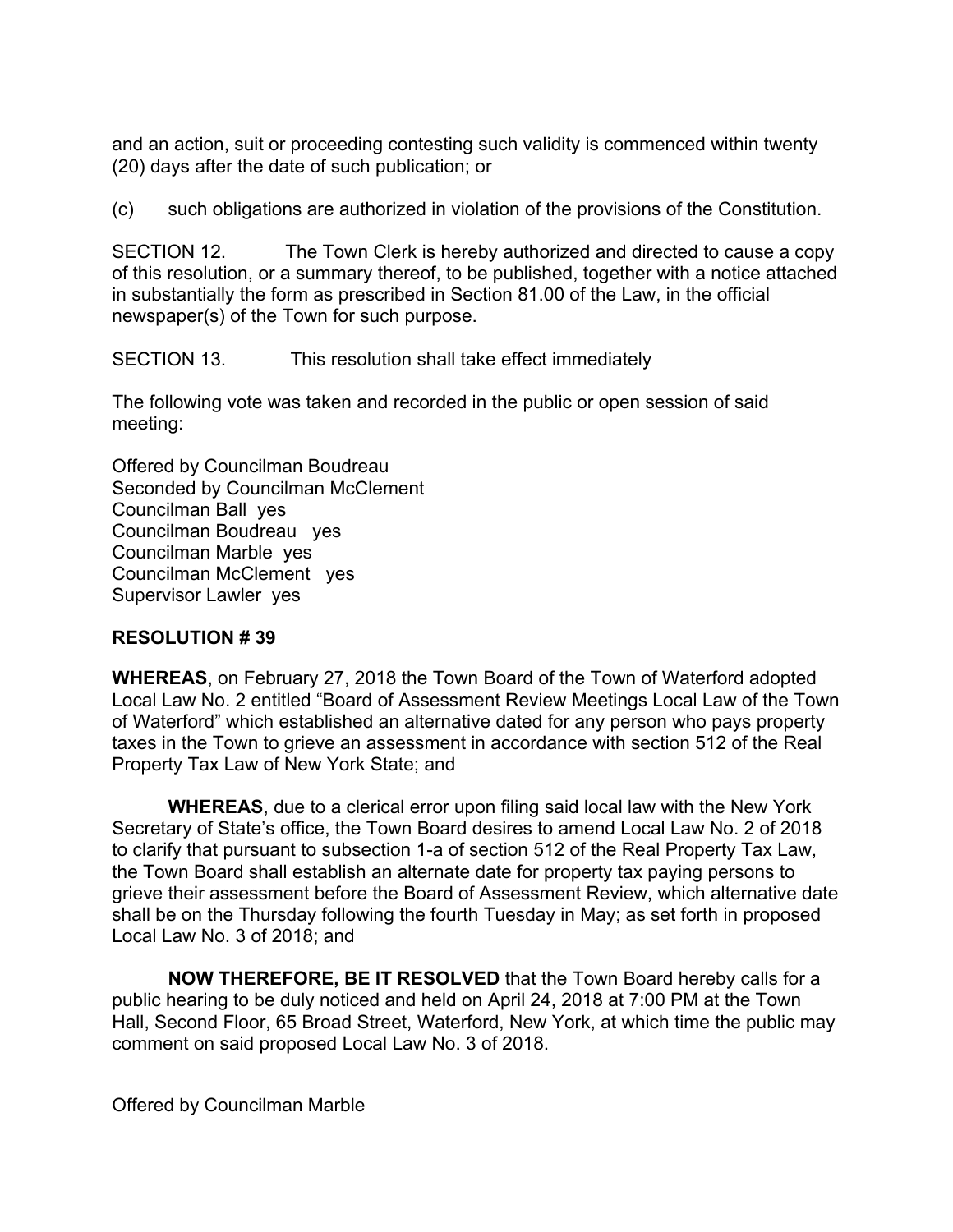Seconded by Councilman Boudreau Councilman Ball yes Councilman Boudreau yes Councilman Marble yes Councilman McClement yes Supervisor Lawler yes

#### **RESOLUTION # 40**

RESOLVED, that the Supervisor be and he is hereby authorized to sign a contract with SEA Property Maintenance for 2018 lawn care at the Waterford Rural Cemetery.

Offered by Councilman Boudreau Seconded by Councilman McClement Councilman Ball yes Councilman Boudreau yes Councilman Marble yes Councilman McClement yes Supervisor Lawler yes

#### **RESOLUTION # 41**

RESOLVED, that Harry Martel be and he is hereby authorized to attend the 2018 annual highway school in Ithaca, NY from June 3-6<sup>th</sup>.

Offered by Councilman Boudreau Seconded by Councilman McClement Councilman Ball yes Councilman Boudreau yes Councilman Marble yes Councilman McClement yes Supervisor Lawler yes

#### **RESOLUTION # 42**

RESOLVED, that Eric Loudis be and he is hereby appointed as a member of the Board of Assessment Review for a term of five years ending 9/30/2022.

Offered by Councilman McClement Seconded by Councilman Boudreau Councilman Ball yes Councilman Boudreau yes Councilman Marble yes Councilman McClement yes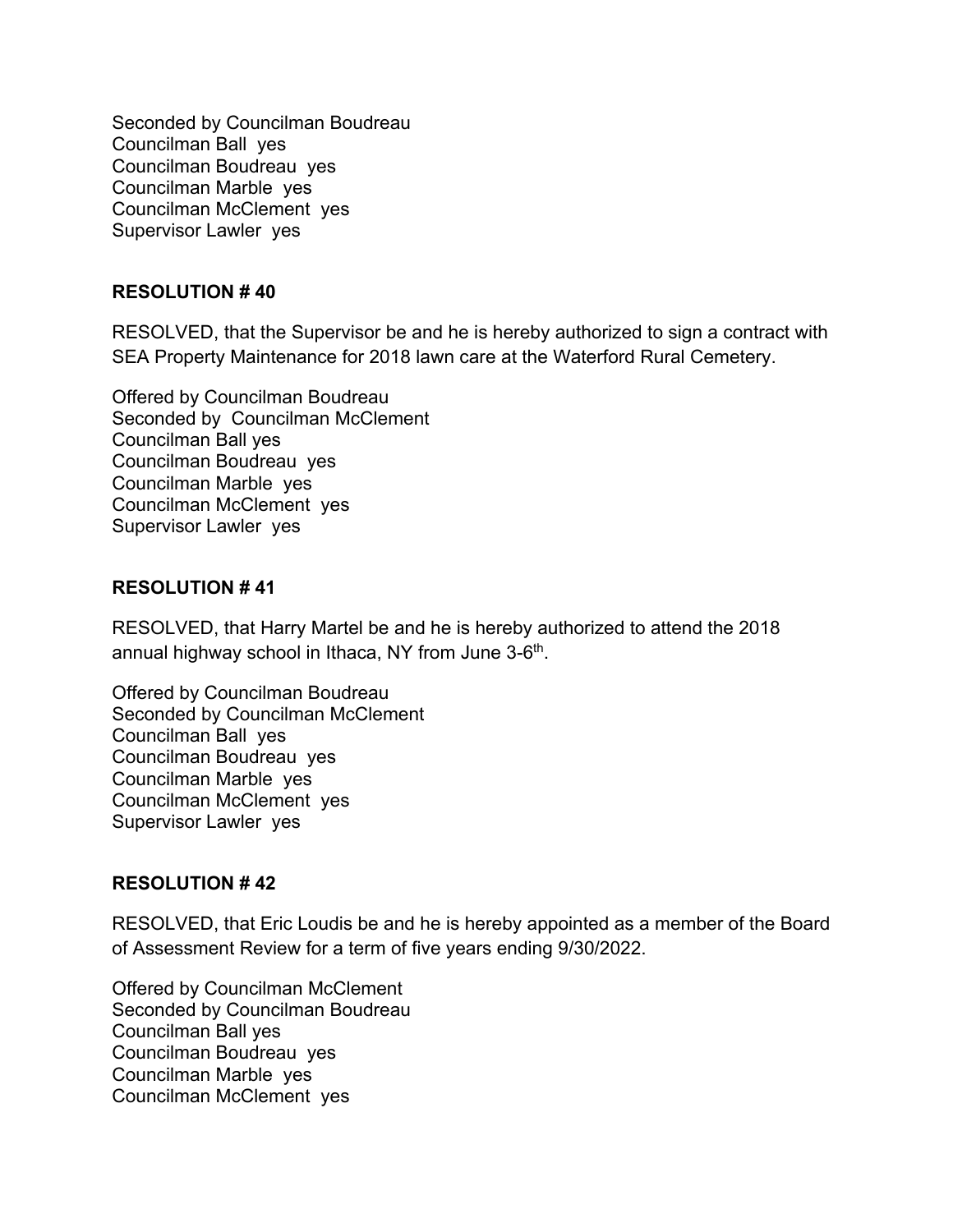Supervisor Lawler yes

#### **RESOLUTION # 43**

RESOLVED, that Abigail Huls Ayotte be and she is hereby appointed as an alternate member of the Board of Assessment Review for a term of one year ending 12/31/2018**.** 

Offered by Councilman McClement Seconded by Councilman Marble Councilman Ball yes Councilman Boudreau yes Councilman Marble yes Councilman McClement yes Supervisor Lawler yes

#### **RESOLUTION # 44**

RESOLVED, that the Town Board of the Town of Waterford hereby authorizes the purchase of a 2019 Ford F-250 XL pick-up truck from Carmody Ford, Inc. as per NYS Contract Pricing for Mini-Bid #18030023. Total Bid Price - \$29,222.63.

Offered by Councilman Boudreau Seconded by Councilman Marble Councilman Ball yes Councilman Boudreau yes Councilman Marble yes Councilman McClement yes Supervisor Lawler yes

#### **RESOLUTION # 45**

RESOLVED, that the Town Board of the Town of Waterford hereby authorizes the purchase of a 2018 Goshen Coach Chevrolet Impulse 24 passenger bus from Matthews Bus Alliance Inc. d/b/a Matthews Buses Commercial as per NYS Contract PC67795. Total Price - \$62,267.11

Offered by Councilman Boudreau Seconded by Councilman Marble Councilman Ball yes Councilman Boudreau yes Councilman Marble yes Councilman McClement yes Supervisor Lawler yes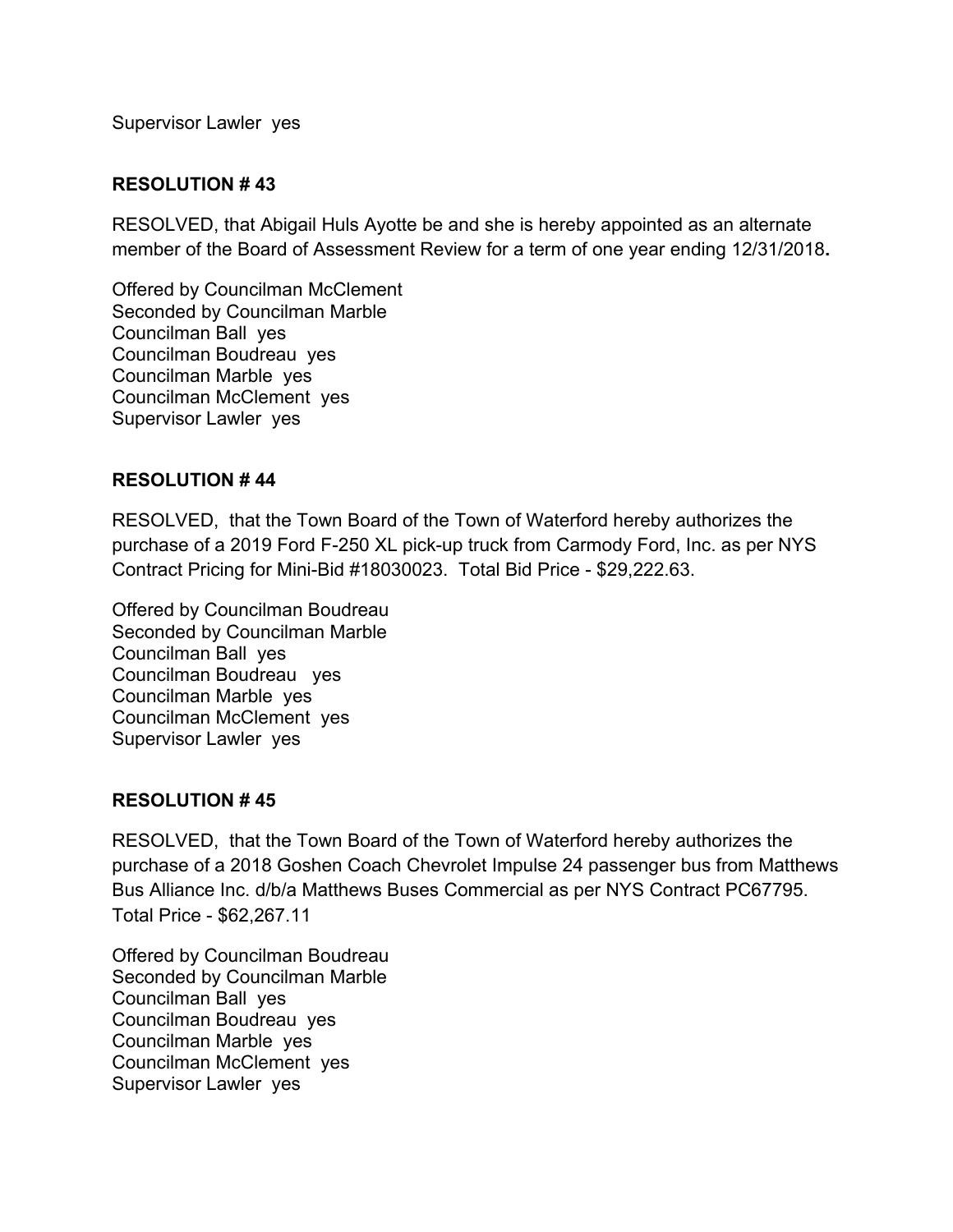### **RESOLUTION # 46**

RESOLVED, that the Town Board of the Town of Waterford hereby authorizes the Town Supervisor to execute an agreement with Milton Cat to perform on site scheduled maintenance of the generator at Town Hall at a total cost of \$1,277.00 for 2018.

Offered by Councilman McClement Seconded by Councilman Boudreau Councilman Ball yes Councilman Boudreau yes Councilman Marble yes Councilman McClement yes Supervisor Lawler yes

### **RESOLUTION # 47**

RESOLVED, that the Town Board of the Town of Waterford hereby authorizes the Town Supervisor to sign a contract with Sea Property Maintenance for the installation of monument foundations at the Waterford Rural Cemetery.

Offered by Councilman Boudreau Seconded by Councilman McClement Councilman Ball yes Councilman Boudreau yes Councilman Marble yes Councilman McClement yes Supervisor Lawler yes

### **RESOLUTION # 48**

RESOLVED, that the Town Board of the Town of Waterford hereby sets the following prices associated with the installation of monument foundations at the Waterford Rural Cemetery:

Concrete base for 24 inch by 12 inch flush marker - \$250.00

Concrete base larger than 24 inches by 12 inches for flush markers will be quoted upon request.

Length (up to 14 inches in width)

Concrete foundations - up to 3 feet - \$520.00

Concrete foundations – 3 feet 1 inch to 4 feet - \$695.00

Concrete foundations – 4 feet 1 inch to 5 feet - \$815.00

Concrete foundations – 5 feet 1 inch to 6 feet - \$985.00

Concrete foundations over 6 feet in length or wider than 14 inches will be quoted upon request.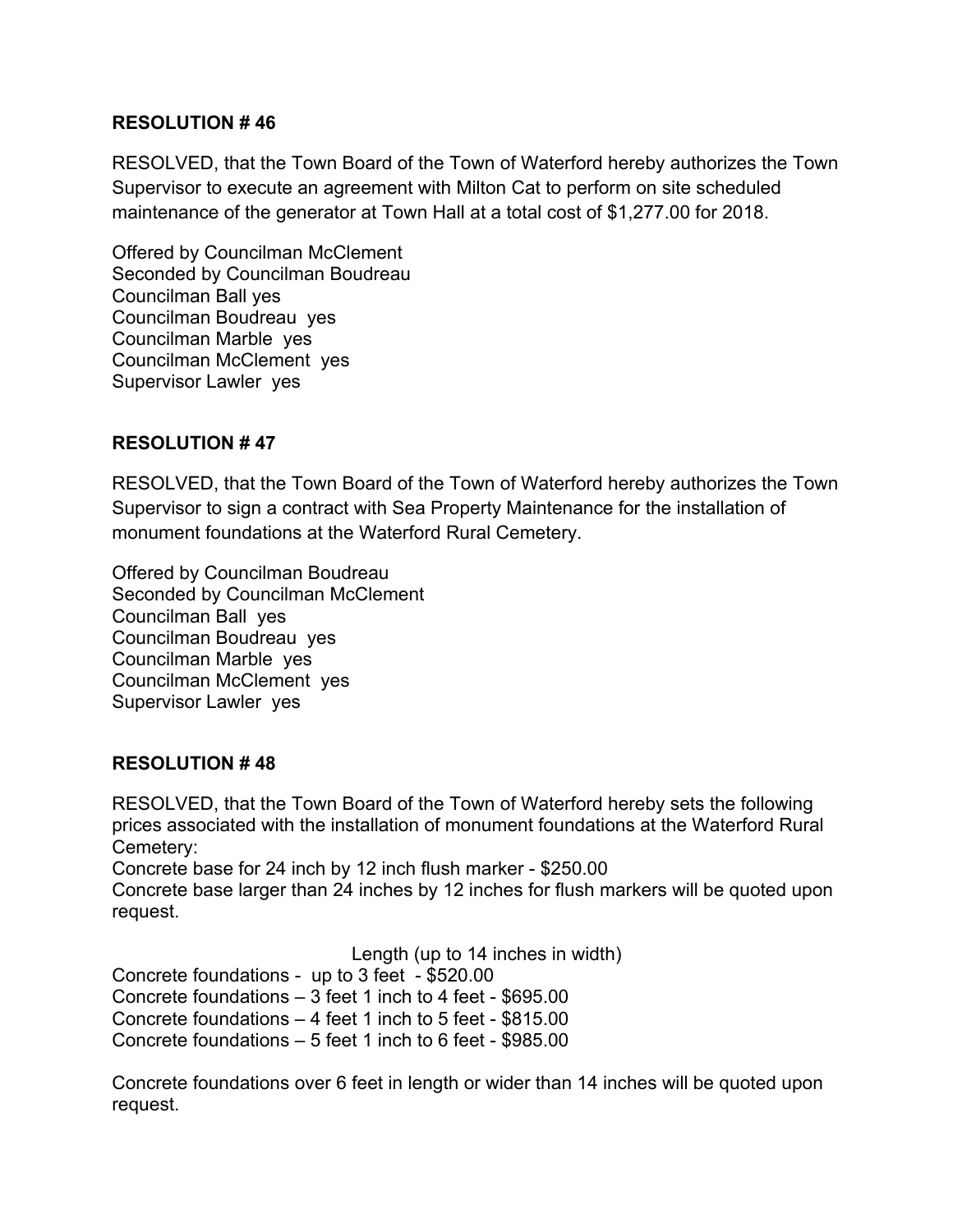Offered by Councilman Boudreau Seconded by Councilman Marble Councilman Ball yes Councilman Boudreau yes Councilman Marble yes Councilman McClement yes Supervisor Lawler yes

#### **RESOLUTION # 49**

**WHEREAS,** the Planning Board of the Town board of the Town of Waterford has previously approved a residential subdivision known as Carriage Hill; and

**WHEREAS**, a condition of such approval required the developer to build a Town Road pursuant to and in compliance with the Town of Waterford specifications for a Town Road and thereafter dedicate same to the Town as and for use as a public roadway; and

**WHEREAS**, the developer has failed to complete the necessary improvements to said roadway and has failed to respond to numerous inquiries by the Town seeking completion of said improvements; and

**WHEREAS**, the Town has previously obtained an undertaking to be used towards the cost of completing said roadway; and

**WHEREAS**, the Town deems it to be in the interest of public safety that said roadway be completed to the Town specifications and otherwise to be acquired by the Town so as to become a public road and/or Town thoroughfare;

**NOW THEREFORE, BE IT RESOLVED** that the Town Board of the Town of Waterford hereby authorizes Dreyer Boyajian LLP to commence the appropriate and necessary litigation on behalf of the Town of Waterford in order to acquire the private roadway known as Carriage Way by eminent domain or by other legal action and

**BE IT FURTHER RESOLVED** that Dreyer Boyajian is also hereby authorized to commence such additional legal action against the developer of said subdivision in order to recoup all expenses and costs incurred by the Town in pursuing the above action and to take such further action as appropriate to charge such costs as a lien against the remaining properties owned by the developer in said subdivision.

Offered by Councilman Boudreau Seconded by Councilman Ball Councilman Ball yes Councilman Boudreau yes